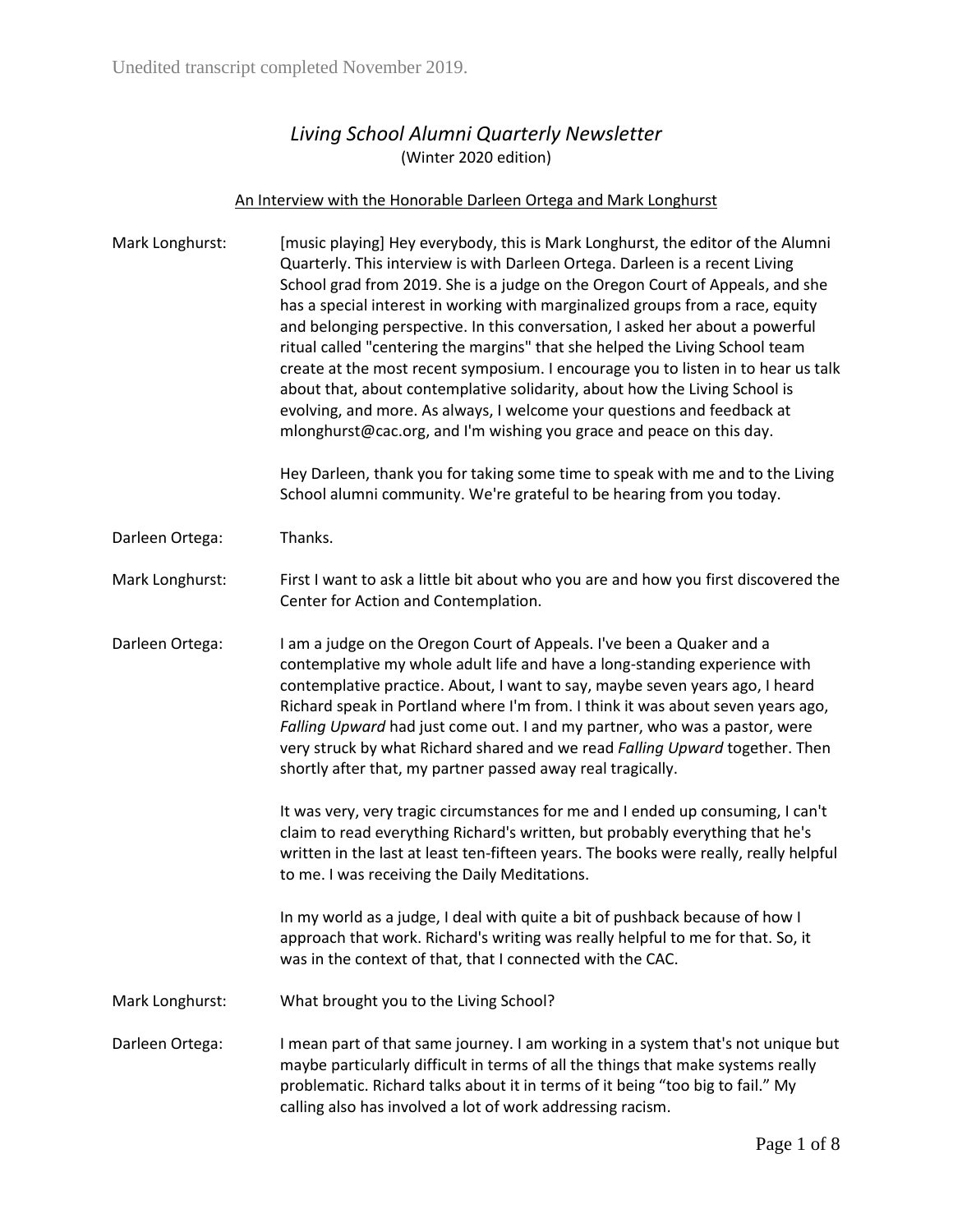| Darleen Ortega: | These are all things that don't make me popular within that system, because I'm |
|-----------------|---------------------------------------------------------------------------------|
|                 | asking questions that are just not meant to be asked. I don't generally have    |
|                 | allies who are in the same location in the system. I have people that I'm       |
|                 | mentoring and stuff that are very supportive, but they don't have any power.    |
|                 | So, I've been on a quest regularly to find people that can support me and be in |
|                 | solidarity with the journey that I am on and that's what attracted me to the    |
|                 | Living School.                                                                  |

Mark Longhurst: At the recent symposium in August, you had a leadership role in creating a ritual called "Centering the Margins." This was the first time such a ritual had happened in the Living School. For alumni that didn't have a chance to experience that, what was it, and what was your role in helping create that?

Darleen Ortega: Well, what the ritual was, we created it as a ritual meant to be like this is not like a performance. We're not doing something theoretical here. We're really meaning this to be a practice that we are all doing together, that we approach like we would approach other spiritual practices like Centering Prayer, or the Welcoming Prayer, or various other things that we do that are meant to help us experience temporarily a break from our default ways of reacting to being human.

> As I think those of us who are on this journey learn to some degree or other, the cognitive route doesn't get us all the way there, because we're living in our bodies and we're reacting to things out of pattern, out of ego, out of our dualistic thought patterns, out of trauma, all of these things. So, we meant to set it up as a practice to help us get out of our default ways of being with regard to marginalized voices. A practice like this could be used to center other marginalized voices besides people of color, but we decided to focus this particular practice around marginalized voices who are people of color.

> The reason for that is that what happens accidentally without any conscious intention being implied—in fact, sometimes even with conscious intention being implied—is that the white voices are centered. White voices set the agenda. White voices have an easier time being heard. The experience of people of color generally is, if we're brought in at all, we're in the minority, and we're trying to fit into a context that isn't built for us, and we don't experience it as really inviting what we have to say.

Even if that's not happening on a conscious level, you just learn. You're socialized to know don't say a whole bunch of things that are part of your experience. The practice arose out of a recognition that no matter what, how great our intentions are, that does not change without some conscious intention being applied. Just like getting out of our dualistic thinking doesn't change because we want it to. We have to practice that.

So, we set up a circumstance, and it was a period over months, it arose out of quite a bit of group process between me and people on the staff that were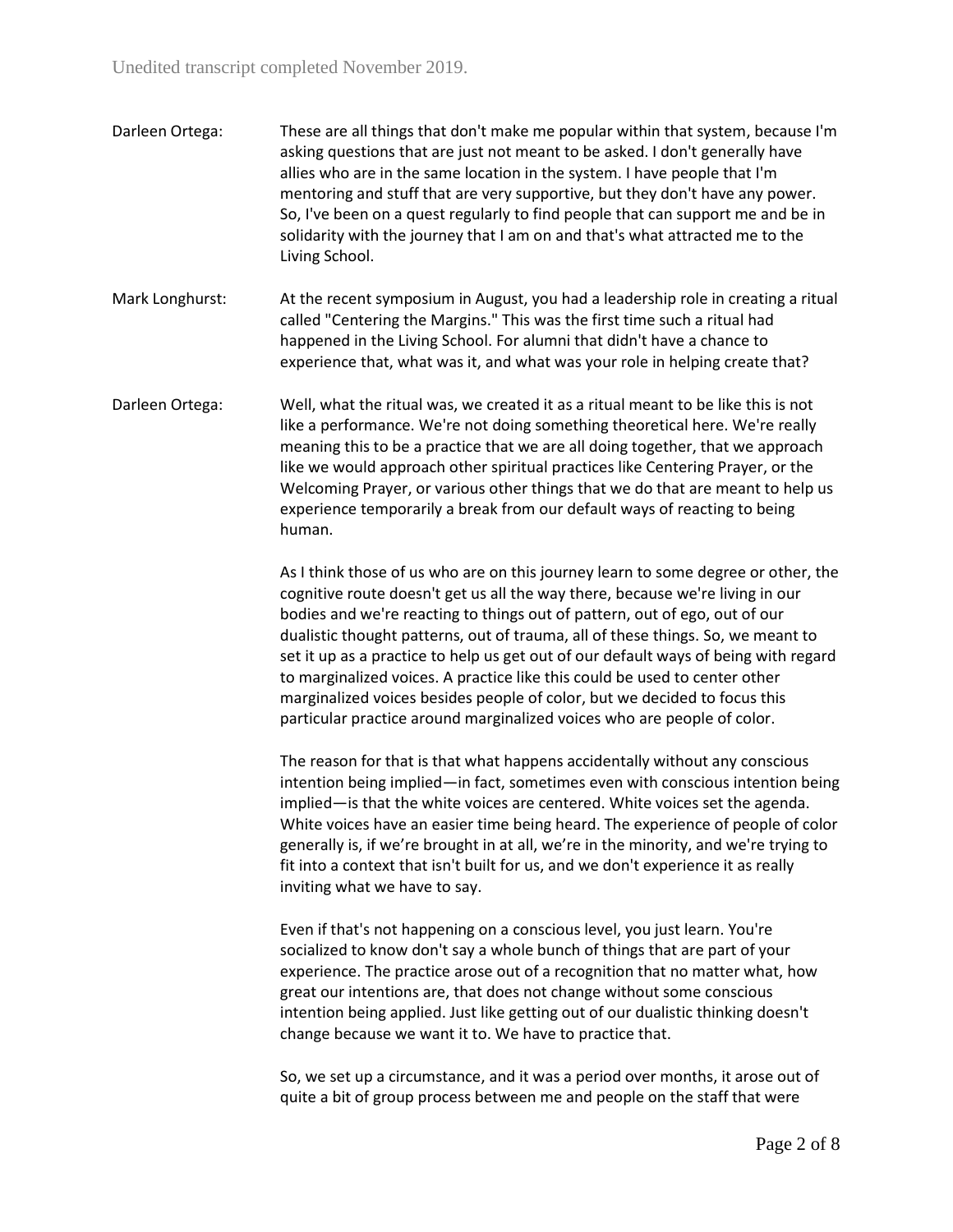Darleen Ortega: planning the symposium. It wasn't like I handed them this thing. In the course of our planning for the symposium, this idea came up.

> When it first came up, I brought it up, and I brought it up like, "I am not suggesting we do this, but here's what's rising for me," kind of a thing. In the course of it, there was a lot of contemplative practice around doing this, and I did propose basically the outline of what we did and then as a group we worked it out. I coordinated the building of it.

> We set it up so that we used something the Smithsonian uses. It's called the "long conversation" as a bit of a beginning point. And the long conversation, the way they do it, is they'll have a speaker and a questioner addressing the same question serially. I think they do it in maybe ten-minute blocks, or something. They'll have two people up there and one of them is asking the question and then fleshing out what the answer is saying for about ten minutes. Then the speaker goes off and the questioner becomes the speaker, and a new questioner comes on.

> It's a way of seeing the variety of perspectives on a particular topic. So, we started with that and actually expanded it into a sort of a Trinitarian container, springing from a recognition that as Richard develops pretty well and also Cynthia and other writers that some of us have read, there's something about the Law of Three that can hold things differently; hold that energy differently. We set it up so that the speaker and questioner roles in the way we did the ritual were only fulfilled by people of color. There was a third role that we called "the witness" who was a white participant. The role of the white participant was not to just sit there and shut up at all. It was a very active role. In many ways, sort of analogous to the role of Spirit to hold space for what was happening.

> And then we had a question or a category of questions that we wanted the speakers to address. They had seven minutes. So, we're doing this at the Living School. I think we had a total of an hour and a half time slot. The beginning of it, I and Kirsten Oates explained the framing of what we were doing. And then we had eight participants of color rotate through the roles of questioner and speaker. Then we had eight white participants perform that role of witness. The questions that we asked the speakers to address really had to do with as they do their contemplative work of working to become more deeply connected to what's true, to live in a more embodied way, the work of Living School students, what has risen for them in terms of their experience as people of color.

> We explicitly wanted to recognize what these speakers are doing, we have not earned the trust for this, and it's likely to be very challenging for them because speaking from personal experience, and this resonated for the people of color who participated, we don't have any experience doing this, actually being invited to speak about that aspect of our experience and having that being held. That basically never happens in a predominantly white space like that.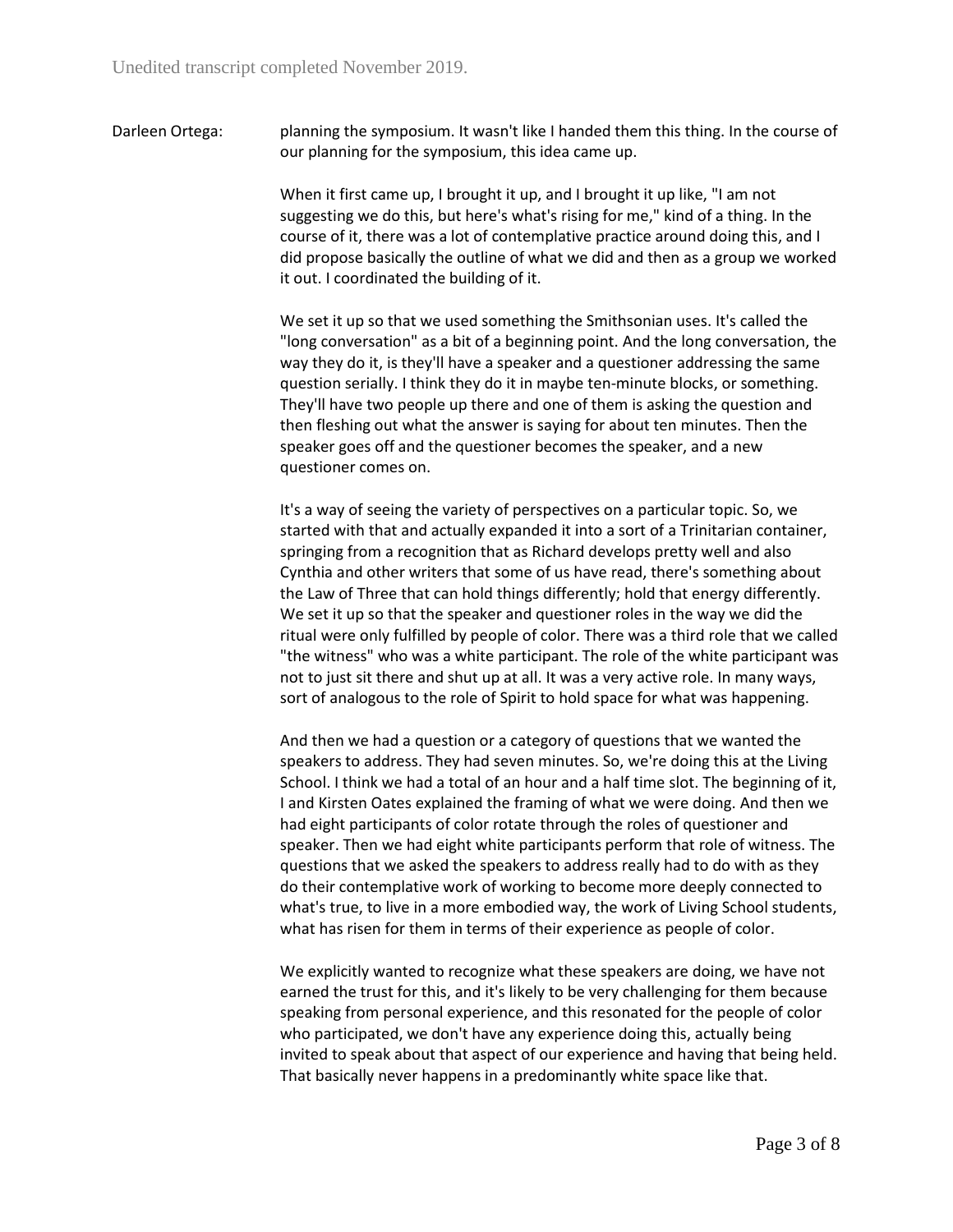Darleen Ortega: So, we named that in the beginning that this community has not earned the trust that it takes to do this. This is a spiritual practice for all of us and it requires spiritual work on behalf of everybody. This is not something the people of color are doing to the white participants, or something. It requires something of all of us. We're all altering what happens accidentally in a very intentional way in order, among other things, to help us begin, just barely begin to taste, what we're missing in our interactions with each other, in our default ways of being, which are systemic that no one of us created but we all swim in.

> This does not happen. We are losing a lot in the quality of our interactions with each other in our ability to be in solidarity with each other, in our ability to hear each other, in our ability to have complete and nourishing conversations that include everyone's experience. We are all very hindered from doing that in the existing construct. We're not going to fix that in this practice just like no twentyminute sit fixes our thinking. As we practice doing that, it opens up a hunger. It opens up some connection to what's possible that we don't even know to hunger for. That was the aim of the practice. And for some—I don't even assume it's everyone, but for some—I think it had that effect of awakening us to things we just had no idea were possible, and no idea that we're missing interactions with each other.

- Mark Longhurst: I find that so powerful to think about centering the margins ritualistically as contemplative practice. That is right alongside our Centering Prayer practice, right alongside our *Lectio Divina*. I know this is a huge question, but why is it that we tend to think of some things as contemplative practices but not centering margins as a contemplative practice?
- Darleen Ortega: Wow. I almost want to turn that question right back on everybody listening. I often say curiosity is a spiritual practice. In fact, the curiosity that is cultivated ends up being, can be a real superpower. It opens up all kinds of possibilities. The question you just asked, I can give some of my thoughts about it, but I wouldn't want any of my thoughts to close down the question because I think it's really an essential one. In normal life, and this is definitely true in the US but it's not only true in the US, we don't even tend to act like margins exist. We're very attached to the idea that in the "American Dream" everybody has a shot, and it's like a meritocracy that we're functioning in and that both gains and losses are earned.

And so, even the very idea that there would be margins to center, I think is challenging in a very spiritual way. The very topic is threatening to people, which may be a tell, right? Things that are that threatening like, "Why am I feeling so threatened?" That's often a sign that our dualistic thinking is involved, or our clouded perceptions are hindering us. I guess part of why I tumbled to this suggestion and felt very led to pursue it is because I know that, to use racism as an example, and it's only an example, but a very powerful one, racism exists in structures. Racism certainly includes like, "Oh, I hate black people."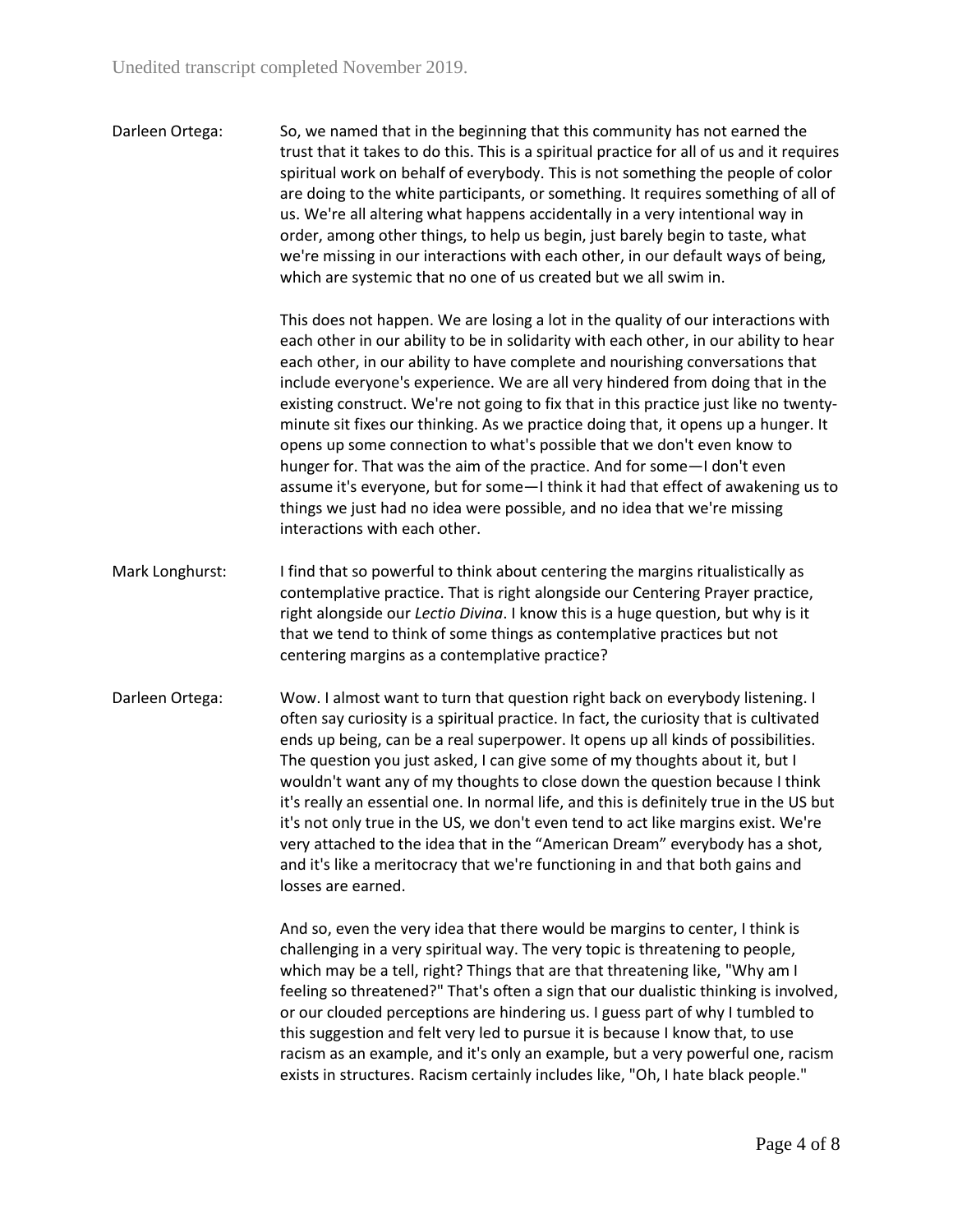Darleen Ortega: People who would believe that and say that, that's racist, but that's the tip of the iceberg of racism.

> Racism I know exists in structures and so it involves all of us. I like to use the *Matrix* a lot. I think the film *Matrix* for those who have seen it is the perfect metaphor for this. The machine is telling us things, and we're believing them. Until we engage in a practice of pulling or allowing ourselves to be pulled out of the Matrix so that we can free our mind, we end up being stuck inside and enlisted to maintain systems of interacting with each other that are not true and that harm all of us. That does not begin to be altered without some practice around that specific thing.

- Mark Longhurst: It goes along with what you've just been saying, but why might it be important for a white person to be a witness and to center a person-of-color voice? You've described the system that creates that need, but I just want to draw it out of you a little more.
- Darleen Ortega: Yeah. No, I'm glad you asked that. What happens accidentally even with the best of intentions on the part of white people, is that their voices and experiences will be centered. It's not like because all the white people are so selfish, or something like that. That's what serves the existing systems of oppression. That's what serves them, and it also harms white people. It doesn't only harm people of color. It harms white people. It's not true. It keeps us from seeing what's true. It facilitates harm that we can't see ourselves doing and we think something else is happening. It's just illusion like so many things that we need to disconnect from. And so for a white participant in the ritual, as we set it up, it felt important to alter that dynamic of what accidentally happens in terms of whose voice and whose perspective is centered, and we know that silence is powerful. We know that when we say "silence," we don't necessarily in this case, we definitely did not mean just "shut up." We meant holding space.

Kirsten described this really well in the introduction and was the first white participant. This is powerful work to listen with that quality of intention. Things would come up for them like, "Why am I not talking," or "I want to say this," or "This makes me feel guilty," or "I want to fix this," or "I want to disagree with what this person is telling about their experience," and to go to the work of just holding that, to just hold that, that is powerful spiritual work and it's powerful practice, and I think a lot of times why our experience or interactions default to something other than that is because what rises is so often full of anxiety and then we default to what the culture tells us we can do with that anxiety. That obliterates often the kind of interaction that would be possible if we were really in community with each other. In the end, that harms all of us. It actually harms all of us.

And so, we're caught. We're just caught inside the matrix inside this way of viewing things that's not true, and we can't see our way around it. It's just like water is to a fish. It's just not perceptible. I think that practice had the capacity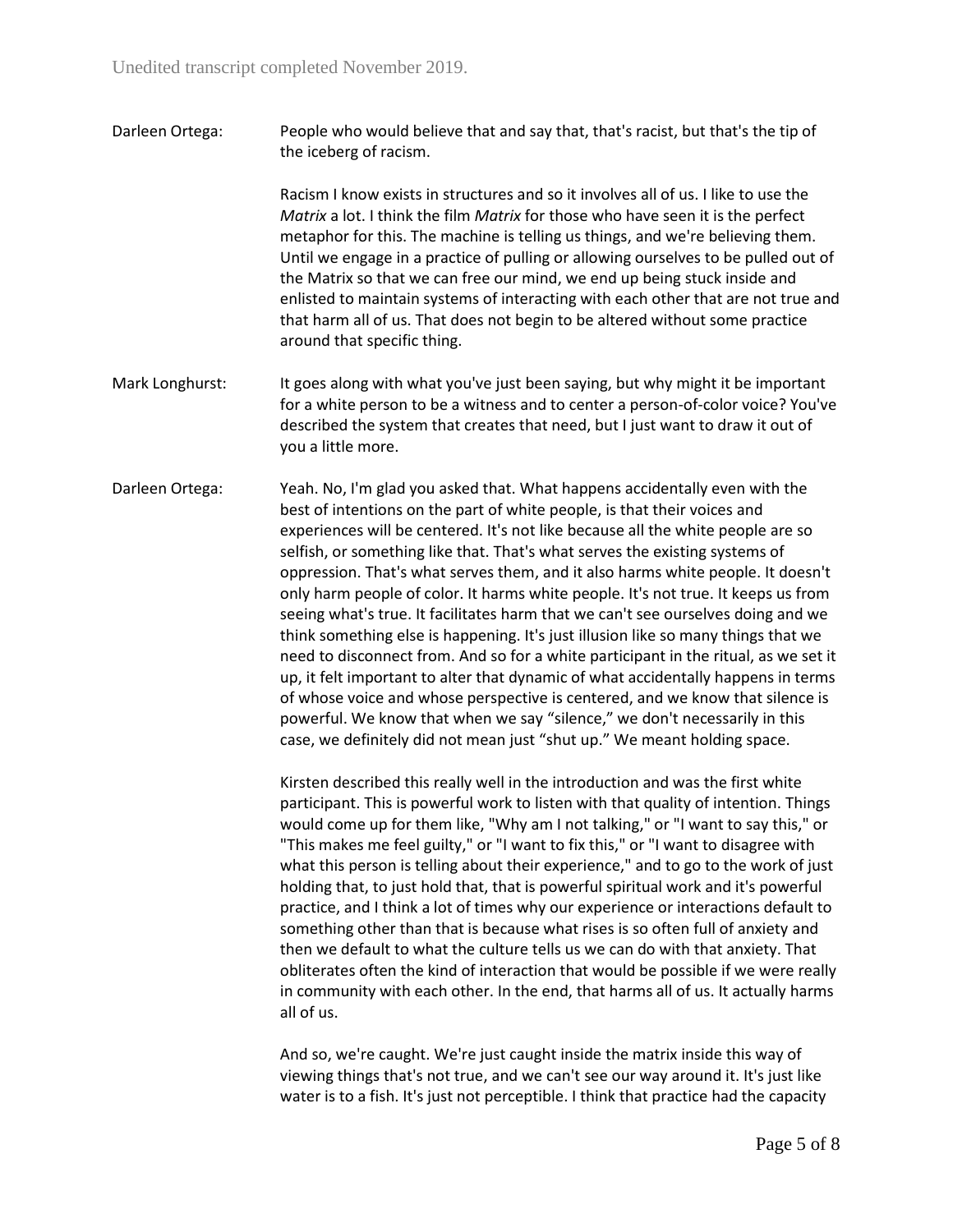Unedited transcript completed November 2019.

- Darleen Ortega: to unlock the white participants, including those in the audience. We did name them in the beginning. You're not here as a spectator. This practice involves those of you in the audience as well, and here's how we would encourage you to participate in that practice. It required some similar things of everybody in the room who was white, I think.
- Mark Longhurst: Yeah. I'm reflecting on my experience being a witness from the audience and that teaching of Cynthia Bourgeault's about the power of Centering Prayer to help put our mind in the heart. I almost feel that we experienced a collective mind in heart as white people holding the voices of POC people. I didn't get a chance to debrief enough to hear if that was other people's experience, but it was my experience.

So, this edition of the Living School Quarterly is built around the theme of "Rhythm of Life." There is a new edition of the Rhythm of Life, which the CAC Living School staff are naming "contemplative solidarity" to change from "contemplative service." Why might contemplative solidarity be important to you, and how is this an example of contemplative solidarity?

- Darleen Ortega: This being the Centering the Margins ritual?
- Mark Longhurst: Yeah, or is it an example of contemplative solidarity?

Darleen Ortega: I've been involved in that aspect of the movement of the curriculum, too, and it's still moving, because I think we want to put some more legs around what that means for people. For now, what I'll say is this, contemplative service, service is really important but in the context of human interaction now, the danger of service often is that a more privileged person, or a person with more social capital, goes in and does some active help that may or may not be very helpful because it's not informed by the perspective of the person being helped. I am nowhere near anywhere close to the first person to make that connection. That's really pretty well documented from a lot of voices, particularly voices working on how to actually uplift oppressed communities.

> So, there's a real danger inside the Living School. Those of us who are, and I include myself in this, those of us who are students in the Living School were necessarily a pretty privileged bunch or we wouldn't be there. Usually when we think of service, we're trying to think of somebody less privileged that we're going to help. If we haven't done the work of building meaningful connections with the communities that we're trying to help, we might or might not be very helpful. And as importantly, or maybe more so, we haven't done our own work, because in terms from a contemplative standpoint, acts of service should involve examination of our own location and a deeper engagement with what's true. To leave that piece out would be a real shortcut. It's a real danger for any of us who are operating from a position of relative privilege, because we will take those shortcuts without knowing we're doing it. We just don't know. We don't have the information.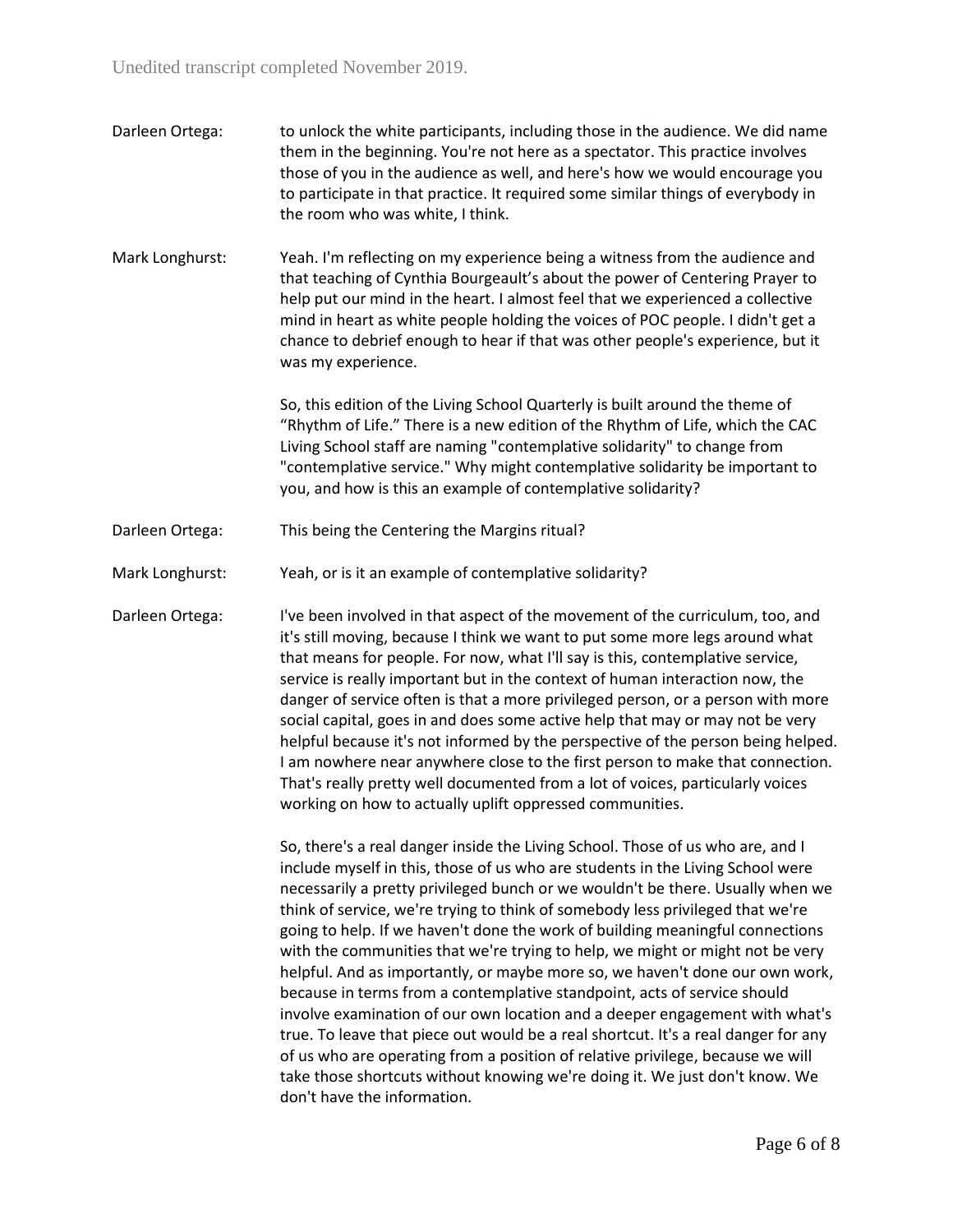Darleen Ortega: The idea of contemplative solidarity is really moving away from "Okay, now at your last six months of the Living School, find a service project and do it," because that doesn't actually allow enough time to do the amount of spiritual work that would really reflect even the ability to tell how to be helpful. So, solidarity involves really doing some contemplative practice around how we exist in relation to other human beings. From where I operate, I'll apply this to myself as an example. I'm a judge. My job, my work in the world involves administering the legal system. Well, the way that job is constructed, no judge is remotely or required to engage with members of the communities that are most impacted by the negative aspects of the judicial process. We don't have to at all even if we're people of color, as I am. We're in a position of relative privilege. And so, we don't even experience the legal system in the way most other people of color do.

> If you go to a legal event, at every legal event, they introduce the judges, and we get applauded like, "It's amazing that we're judges." There's like no pressure on us to do anything other than stay in our little world, think great thoughts, answer big questions, entirely uninformed by those who are most painfully affected by our work. So, for me, the work of contemplative solidarity has involved, again, altering what accidentally happens, exposing myself to the perspectives of people who are affected by the system that I'm involved in administering in a listening capacity.

> So, I'm not going there and raising money for legal services. I mean, I do contribute to that, but that's not contemplative solidarity, that's service. It's a matter of putting myself in a position to listen to currently or formerly incarcerated people, or listening to immigrants, or listening to refugees, or listening to children who spent time in foster care, or listening to parents whose children have spent time in foster care, and listening with curiosity and trying to understand what that experience has to teach me.

> Now, what that kind of practice, I can say from personal experience, tends to do is awaken a lot of discomfort and a lot of anxiety. The impulse will be to excuse it, or to be like, "Well, that's really terrible they had an experience, but they should understand that the system is really fair, and we do our best," and all that.

> So, I have to be like the white participants in the Centering the Margins ritual, I have to be prepared to just hold all that and listen anyway with curiosity. I think Spirit's resourceful and it must be possible to do this without the spiritual grounded-ness, but it would be a lot harder. I think it would be a lot harder to hold that anxiety and to build that capacity for discomfort. And then what I have found, and what I often tell people is, "The chances that you will learn what kind of offering is yours to make is much better after fifty occasions of listening to somebody's story and just feeling like, "I don't know what to do about that. That's really terrible. I feel guilty about that. That makes me feel awful." After fifty occasions of that, you might on the fifty-first occasion, see something that